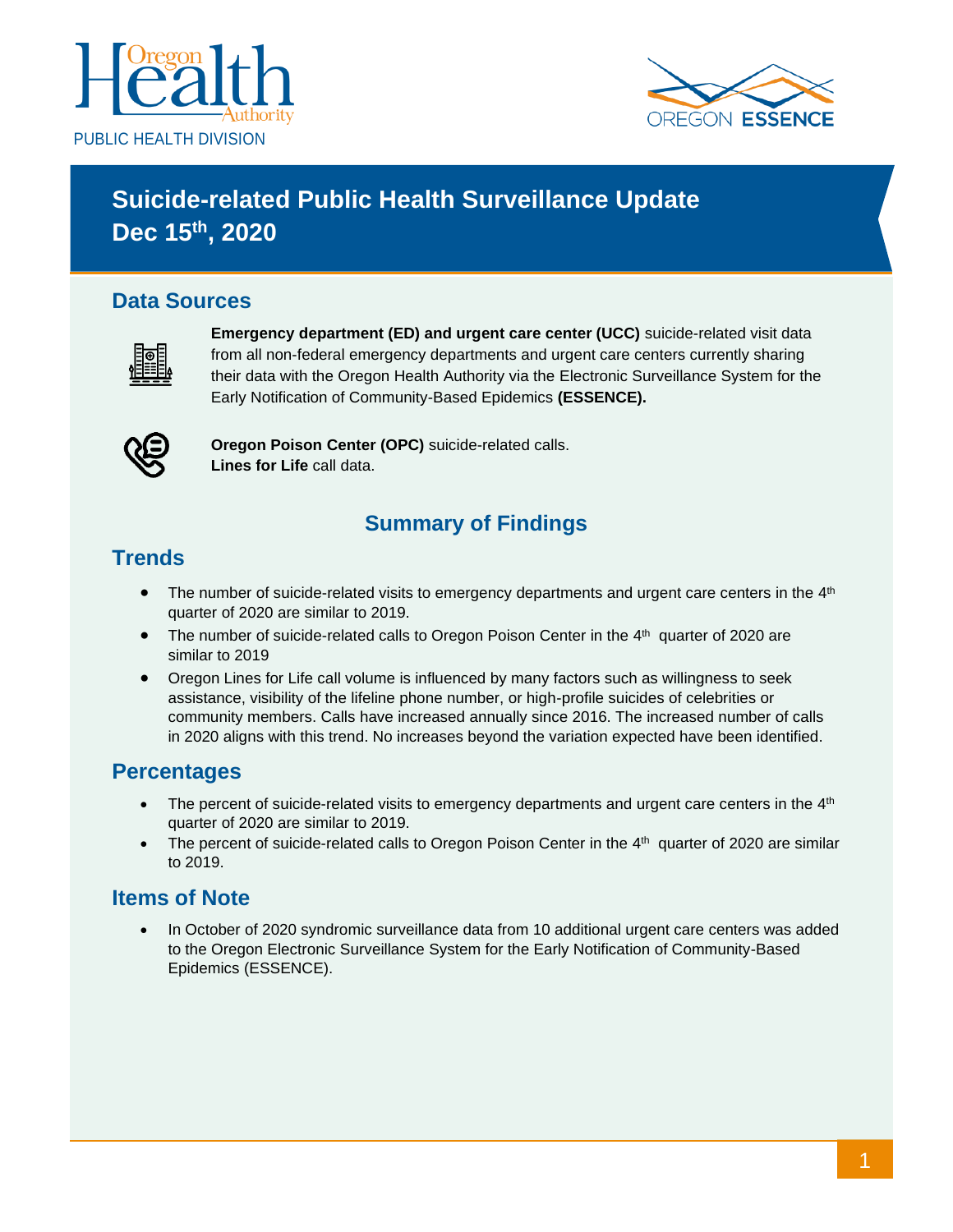# **Details of Findings: EDs and UCCs**



Total visits to EDs and UCCs in the 4<sup>th</sup> quarter of 2020 are similar to 2019.

Suicide-related visits to EDs and UCCs in in the  $4<sup>th</sup>$  quarter of 2020 are similar to 2019.

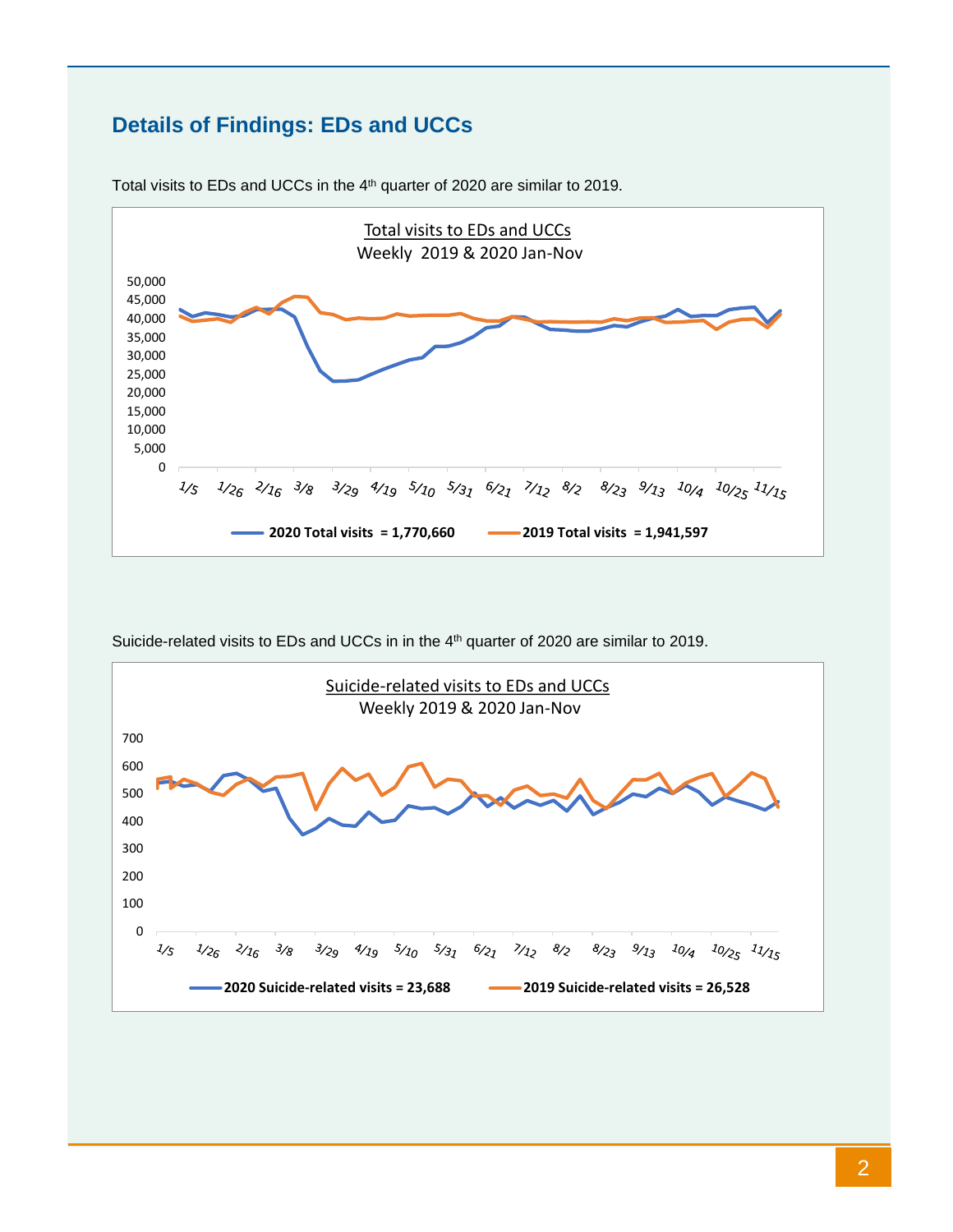

Total and suicide-related visits to EDs and UCCs in 2020 presented side by side show a decrease in the 2<sup>nd</sup> quarter and a gradual increase to levels similar to those in the 3<sup>rd</sup> and 4<sup>th</sup> quarter of 2019.

When measured as a percent of total visits, suicide-related visits to EDs and UCCs have historically hovered around 1.35%.

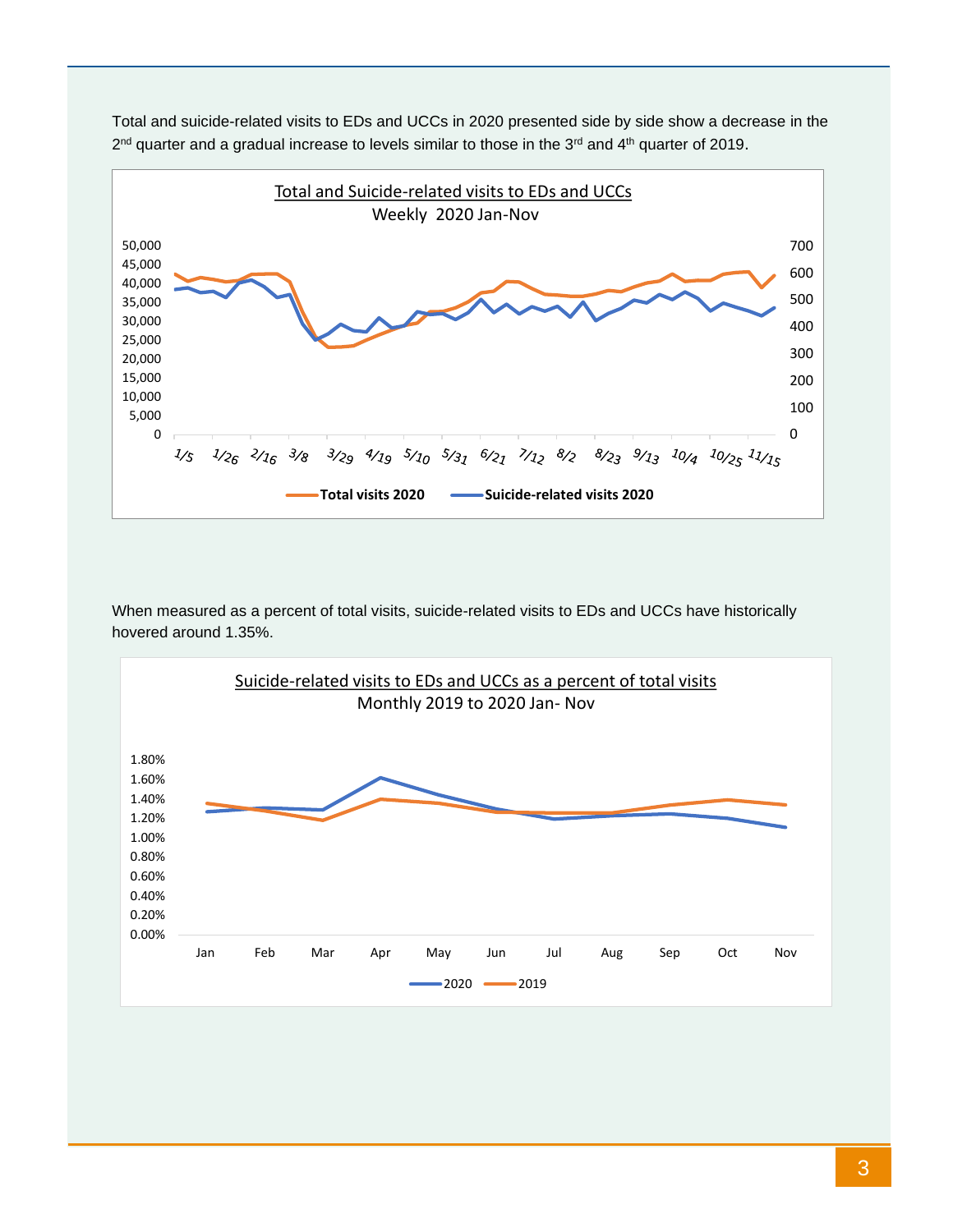

Suicide-related visits to EDs and UCCs for youths are slightly lower in 2020 compared to 2019.

# **Details of Findings: Oregon Poison Center (OPC) Calls**



Total calls to OPC in 2020 are similar to total calls in 2019.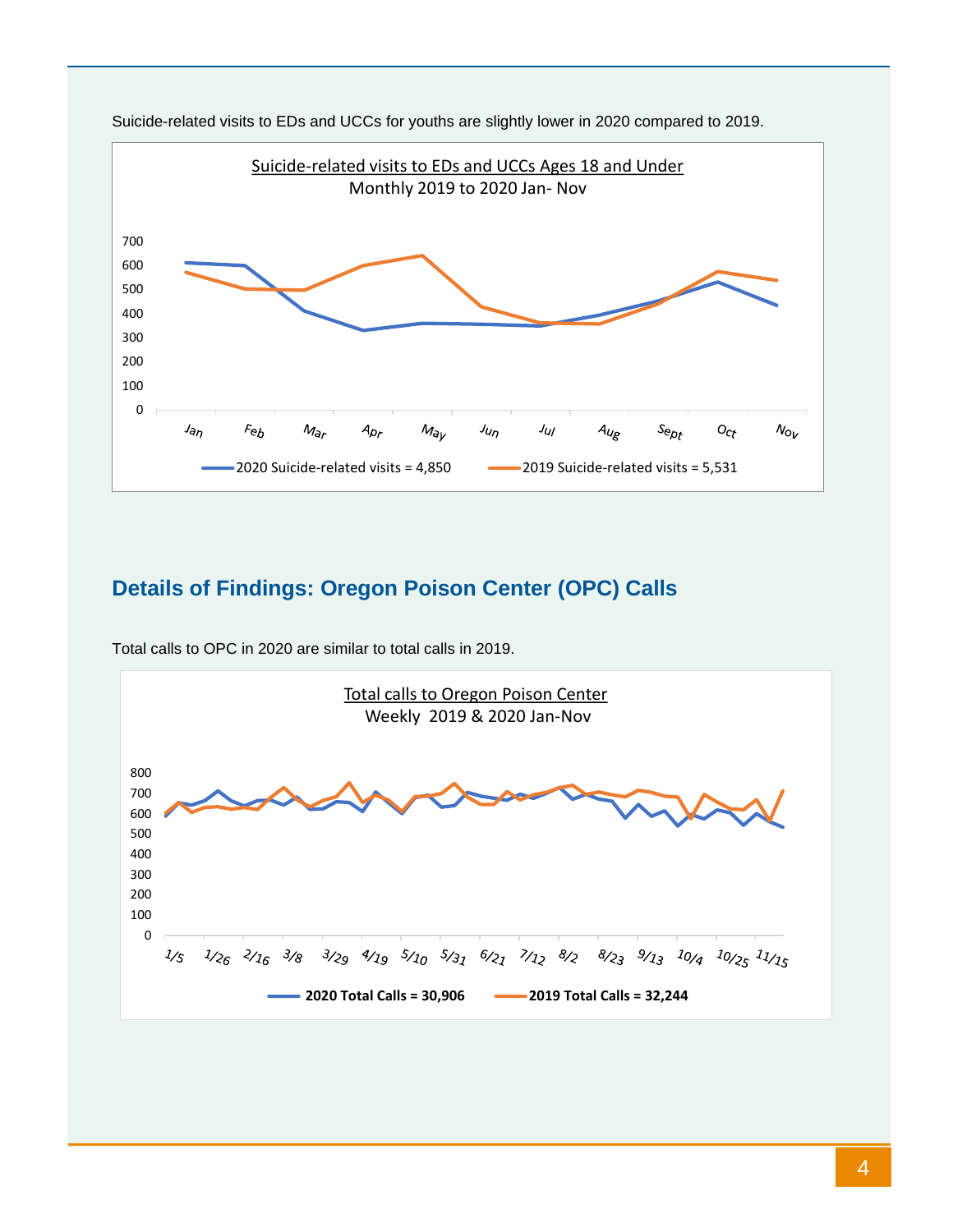

Suicide-related calls to OPC in 2020 are similar to suicide-related calls in 2019.

When measured as a percent of total calls, suicide-related calls to OPC in 2020 are similar to suiciderelated calls in 2019.

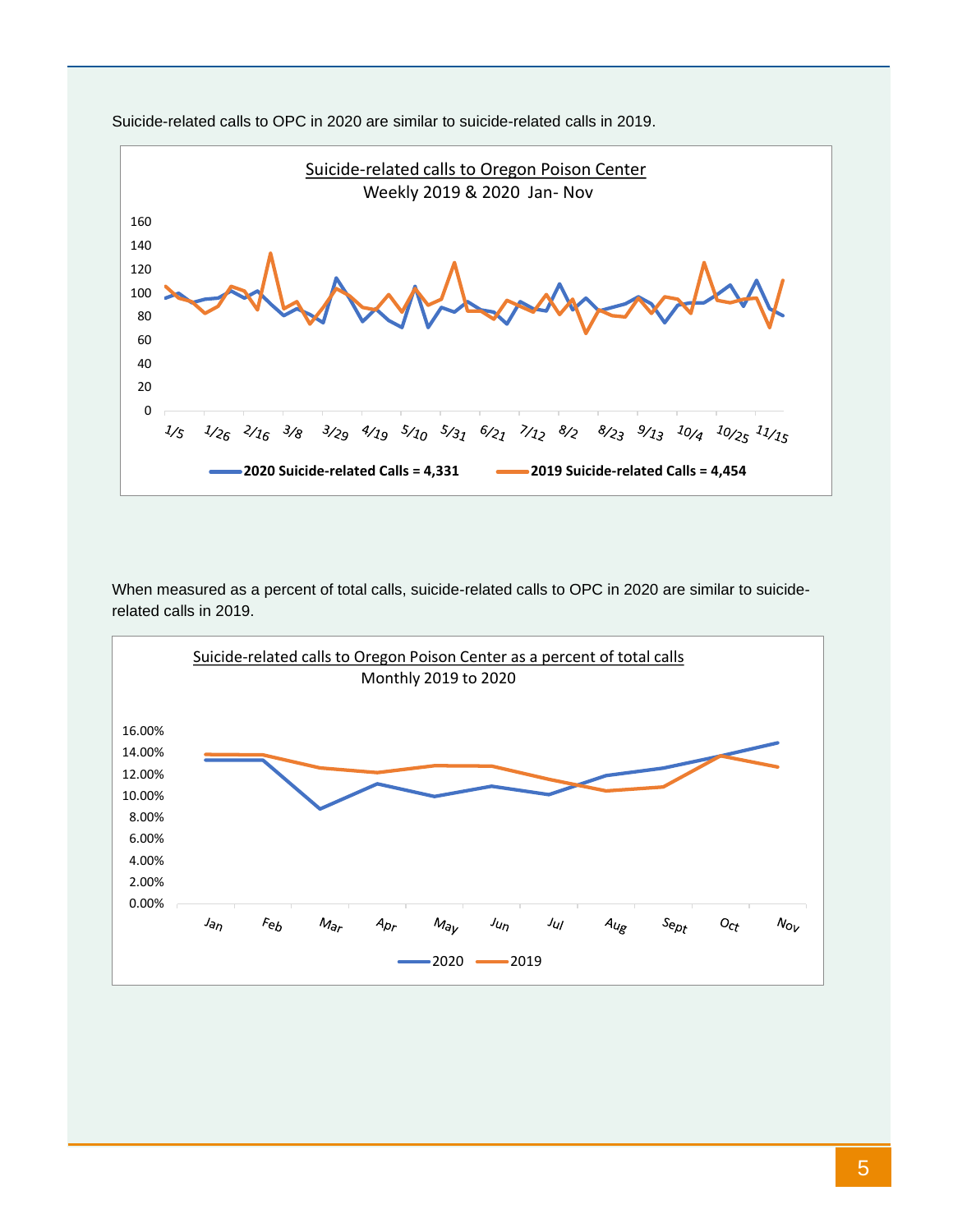### **Details of Findings: Lines for Life Calls**

Oregon Lines for Life call volume is influenced by many factors such as willingness to seek assistance, visibility of the lifeline phone number, or high-profile suicides of celebrities or community members. Calls have increased annually since 2016. The increased number of calls in 2020 aligns with this trend. No increases beyond the variation expected have been identified.



### **Methods/ Data Sources**

#### **Emergency Departments (EDs) and Urgent Care Centers (UCCs)**

The Oregon Health Authority (OHA) queried Oregon Electronic Surveillance System for the Early Notification of Community-Based Epidemics (ESSENCE) for suicide-related visits to Emergency Departments (EDs) and Urgent Care Centers (UCCs) using the query developed by the International Society for Disease Surveillance (ISDS) Syndrome Definition Committee with input from the Centers for Disease Control and Prevention, Division of Violence Prevention for [self-harm and suicide-related visits.](https://knowledgerepository.syndromicsurveillance.org/self-harm-and-suicide-related-syndrome-definition-committee)

#### **Oregon Poison Center (OPC)**

OHA queried Oregon Poison Center call data for suicide-related calls using the reason code for intentional and suspected suicides, defined as: an exposure resulting from the inappropriate use of a substance for self-harm or for self-destructive or manipulative reasons including suicides, suicide attempts and suicide gestures, whether suspected or confirmed.

#### **Lines for Life**

Lines for Life is the Oregon affiliate of the National Suicide Prevention Lifeline and receives calls to 1-800- 273-8255 that originate from Oregon area codes. Lines for Life provides crisis intervention services for drug addiction, suicidal ideations, and other mental health issues. Call data for 2019 and 2020 were supplied to OHA by Lines for Life.